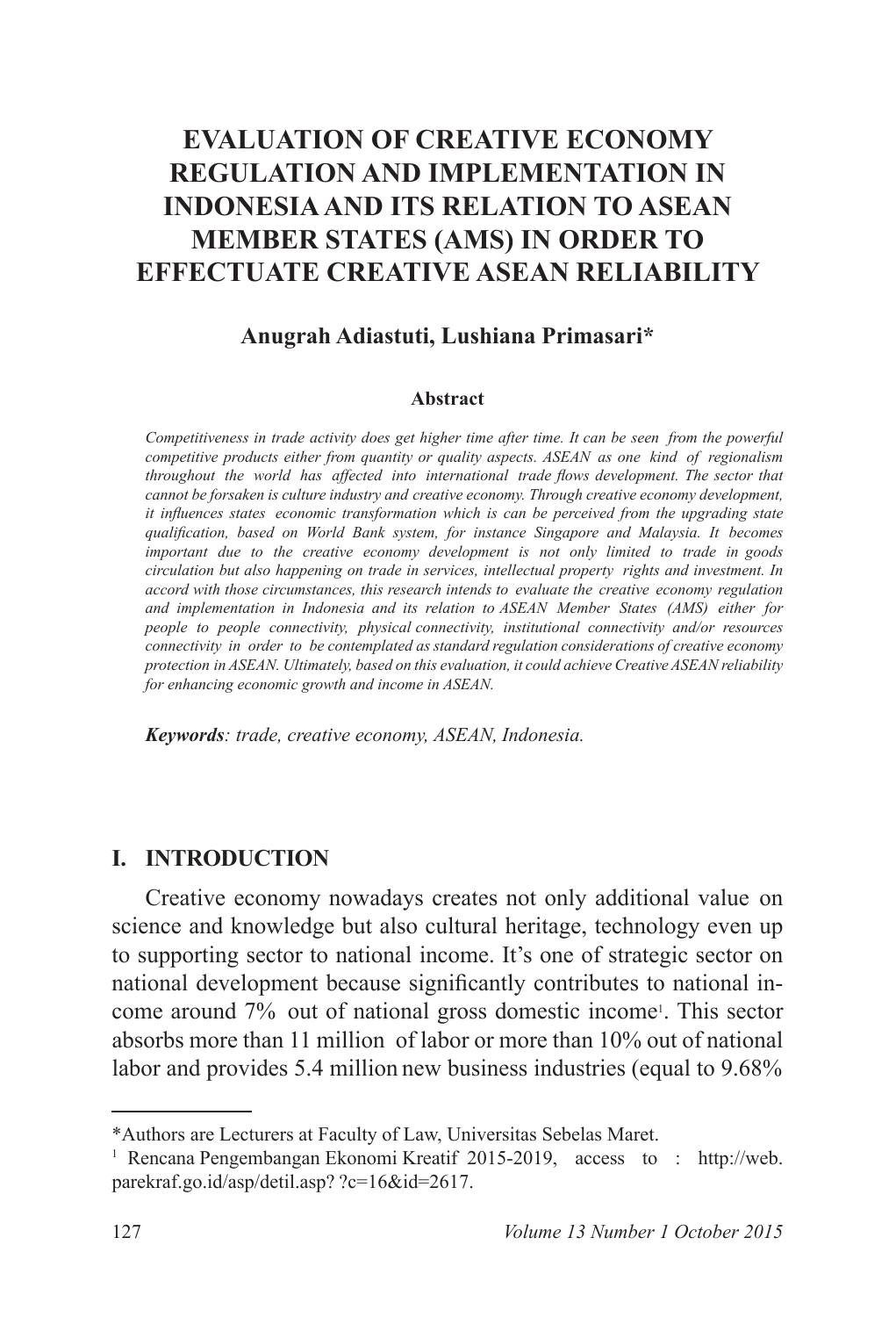out of national business industries) .

Creative economy comes from creative ideas and innovations until the manifestation of creative products and markets. In Indonesia itself, the development of creative economy has been protected through several regulations such as Act Number 3 of 2014 regarding Industrial Act: Act Number 7 of 2014 regarding Trade Act: Strategic Planning of Ministry of Trade 2010-2014 (Renstra Kemendag); Presidential Instruction Number 6 of 2009 (Inpres Nomor 6 Tahun 2009) and so on. Besides those domestic or national regulations, creative economy has been also regulated in regional scope which is below ASEAN. ASEAN as regional organization covers not only for socio cultural cooperation and political and security cooperation but also economic cooperation. ASEAN Economic Blueprint secures the enlargement of creative economy. The other regulations where are also involved the urgency of creative economy in ASEAN are Initiative for ASEAN Integration Strategic Framework and Work Plan; ASEAN IPR Action Plan. These several regulations in ASEAN are created in order comfort and accelerate the implementation of better relation among ASEAN Member States (AMS).

According to those provisions either in national or regional ASEAN regarding creative economy, there are also barriers in implementing the regulations in our society and ASEAN Community. In national scope, the ultimate barrier comes from the overlapping regulations, policies, procedures, and finances. In regional part, the most constraint of the implementation of advancing creative economy is the clarity of standard of creative economy which can represent each state's comparative and competitive advantageous for promoting ASEAN economic growth in international trade.

According to those conditions, the writers are trying to analyze the implementation of creative economy regulation in Indonesia and also review its Relation to ASEAN Member States (AMS) in order to effectuate creative ASEAN reliability regarding creative economy itself in supporting of ASEAN Economic Community Blueprint.

<sup>&</sup>lt;sup>2</sup> It results national income around 119 billion rupiah  $(5.76\%)$  where its growth position higher than national economic growth  $(5.74\%)$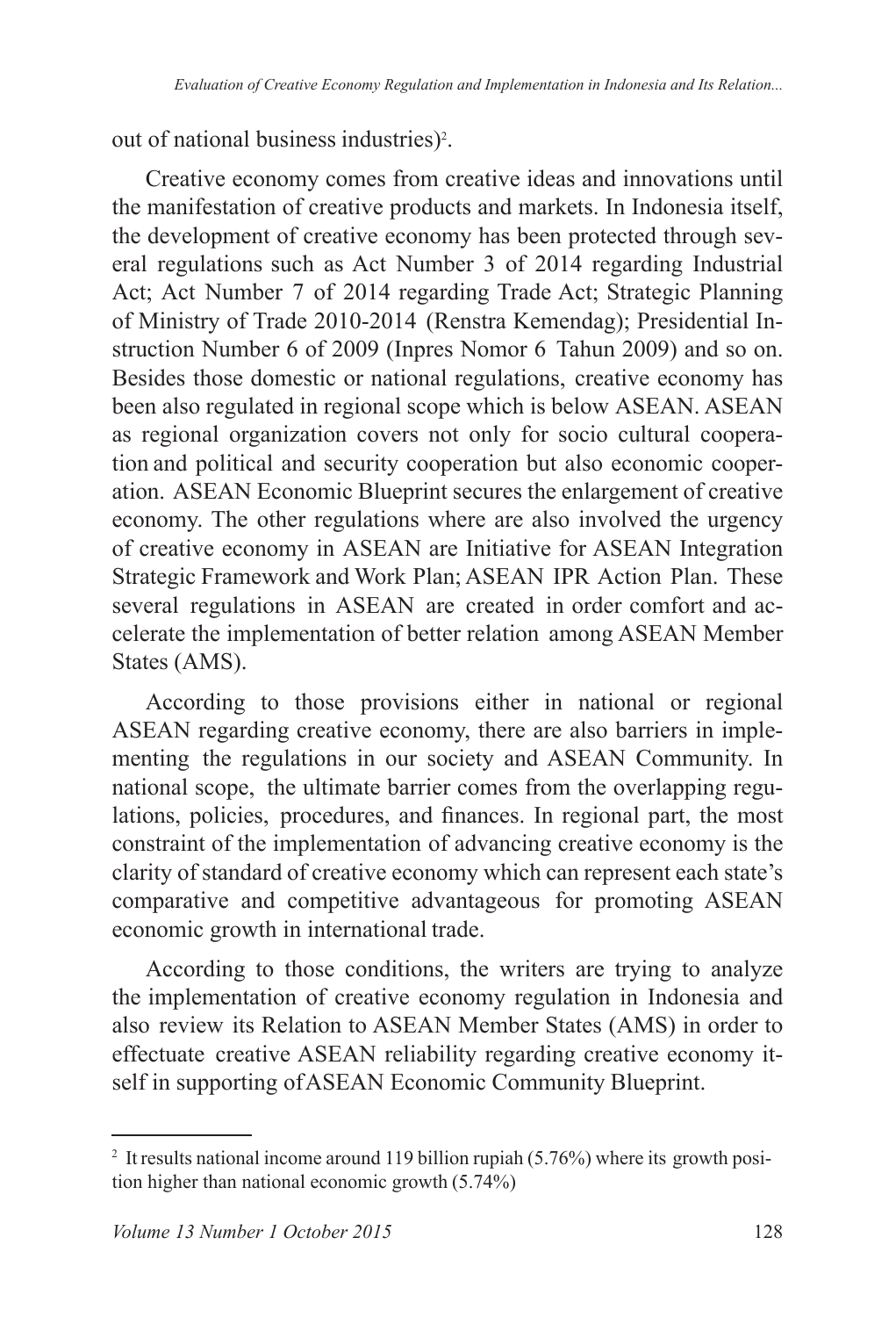## **II. ANALYSIS**

## A. THE IMPLEMENTATION OF CREATIVE ECONOMY REGU-LATION IN INDONESIA

Globalization in economy sector increases pressure in interstate competition specifically massive conventional industries which create higher number of jobless. This condition, mostly in developed countries produces weightless economy activity that produces enormous profit which is also acceptable in politic way<sup>3</sup>. Reviewed from definition aspect, creative economy can be defined as the sequence of economy activity which combines concept, creativity, and cultural production with the function of massive of manufactured industries and commercialization of cultural products<sup>4</sup>. UNCTAD (United Nations Conference on Trade and Development) states that:

*"creative industries as the cycles of creation, production and distribution of goods and services that use creativity and intellectual capital as primary inputs. They comprise a set of knowledge-based activities that produce tangible goods and intangible intellectual or artistic services with creative content, economic value and market objectives"<sup>5</sup> .*

This sector is not only purposed for performing their own sector but also providing economic benefit. In Indonesia, the meaning of creative economy is clearly stated in Presidential Instruction Number 6 of 2009 regarding Creative Economy Development<sup>6</sup>. Besides that regulation, Indonesia has several regulations related to the development of creative economy, for instance Act Number 3 of 2014 regarding Industrial Act; Act Number 7 of 2014 regarding Trade Act; Act Number 23 of 2014; Government Regulation Number 38 of 2007; Presidential Regulation Number 92 of 2011; Ministerial Regulation Number 7 and Number 35 of 2012; Strategic Planning of Ministry of Trade

<sup>3</sup> Basuki Antariksa. *Konsep Ekonomi Kreatif : Peluang dan Tantangan dalam Pembangunan di Indonesia*. Kementerian Pariwisata dan Ekonomi Kreatif Republik Indonesia. p. 3

<sup>4</sup> D. Throsby. *The Economics of Cultural Policy.* Cambrigde University Press. Cambridge. 2010. p. 89.

<sup>&</sup>lt;sup>5</sup> UNCTAD. Creative Economy Report 2008. Geneva. 2008. pp. 3-4, 15.

 $6$  First Dictum of Presidential Instruction Number 6 of 2009 : "..... economy activity is based on creativity, skill, and individual talent to create potential creation and creative force which having economic value and affecting Indonesia's prosperity"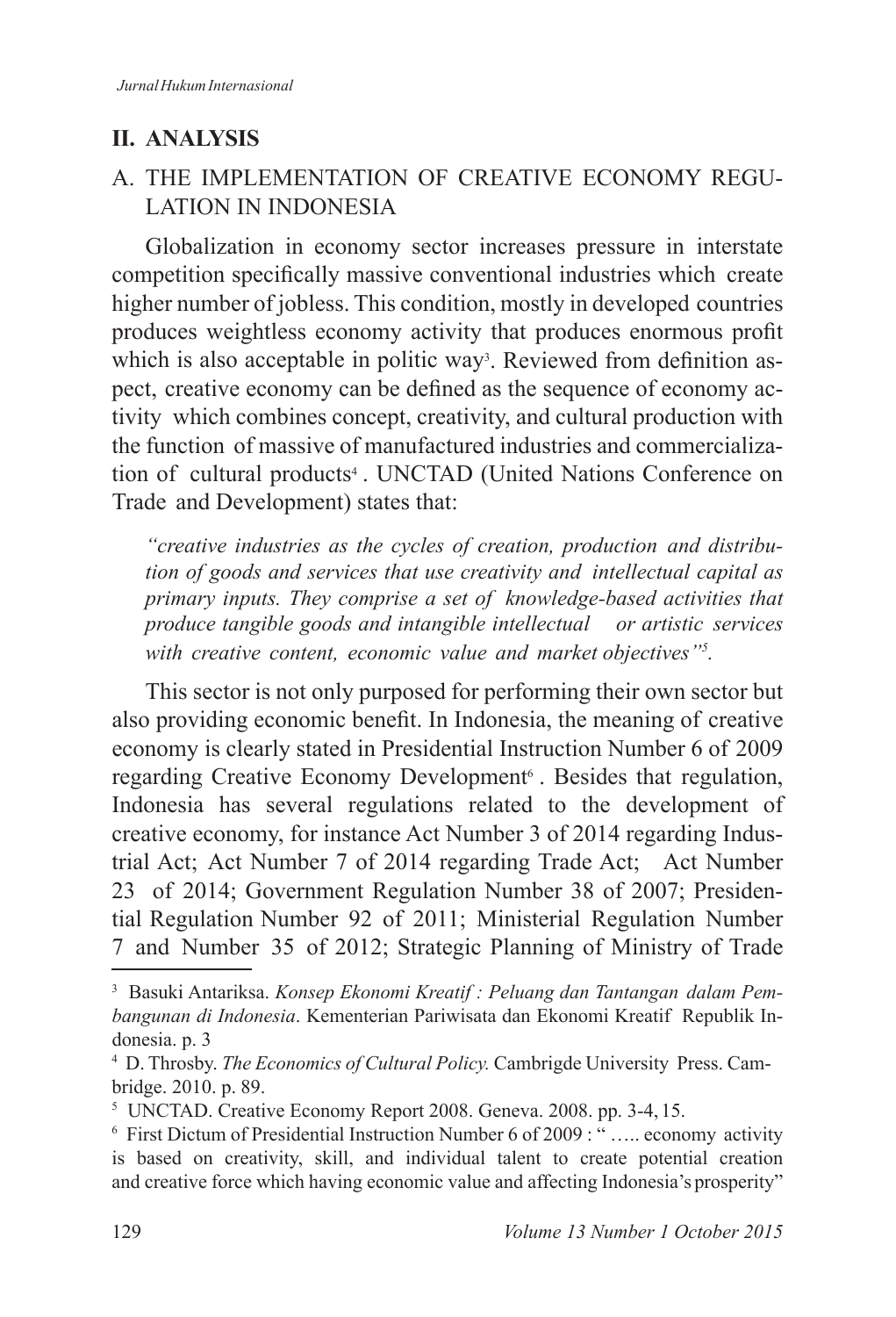2010-2014 (Renstra Kemendag); Mapping of Creative Economy Indonesia 2014; Enhancement Planning of National Creative Economy 2015-2019; Enhancement Planning of National Sub-sector Creative Economy. The acceleration of creative economy specifically under The Ministry of Tourism and Creative Economy of Republic of Indonesia (one of the newest ministry in government structure) coordinates with the other ministry through meeting and focus group discussion in order to enhance the enlargement of creative economy. These coordination either intra division on the same ministry or inter ministry coordination result seven  $(7)$  strategic potential issues. There are : the availability of creative resources (professional and competitive); the availability of natural resources that have great quality, diversity, and competitiveness, and accessible of culture; diverse, expansion and competitiveness of creative industry; appropriate, accessible, and competitive financial availability; broaden market for creative artwork; competitiveness technology and accessibility of infrastructure; and supporting institution for the development of creative economy<sup>8</sup>.

From all of those sub-sectors including several regulations in creative economy, the current barrier is that the overlapping regulations, policies, procedures, and finances. The clarity of each obligation and authority implicates to the accomplishment of creative economy's g r o w th in Indonesia. The overlapping of regulations and policies can be seen from various regulations and policies that has been issued related to creative economy<sup>9</sup>. For example, the involvement of government authorities, does the authority creative economy under the central government or the municipal government? And to what extend the authority od each government (either central government or municipal government) and how they coordinate?

Overlapping procedures and finances occur due to the regulation

<sup>&</sup>lt;sup>7</sup> The sub-sectors on the development of creative economy are : 1) architecture; 2) design; 3) movie, video, and photography; 4) cuisine; 5) craft; 6) fashion; 7) music; 8) publishing printing; 9); 10) advertising; 11) research and development; 12) fine art; 13) performing art; 14) information technology; and 15) radio and television

<sup>&</sup>lt;sup>8</sup> Rencana Pengembangan Ekonomi Kreatif 2015-2019. Loc.cit.

<sup>9</sup> Including the existence of Norma, Standar, Prosedur dan Kriteria (NSPK)-norm, standart, procedure and criteria as the guideline for the government institution in implementing their job and function.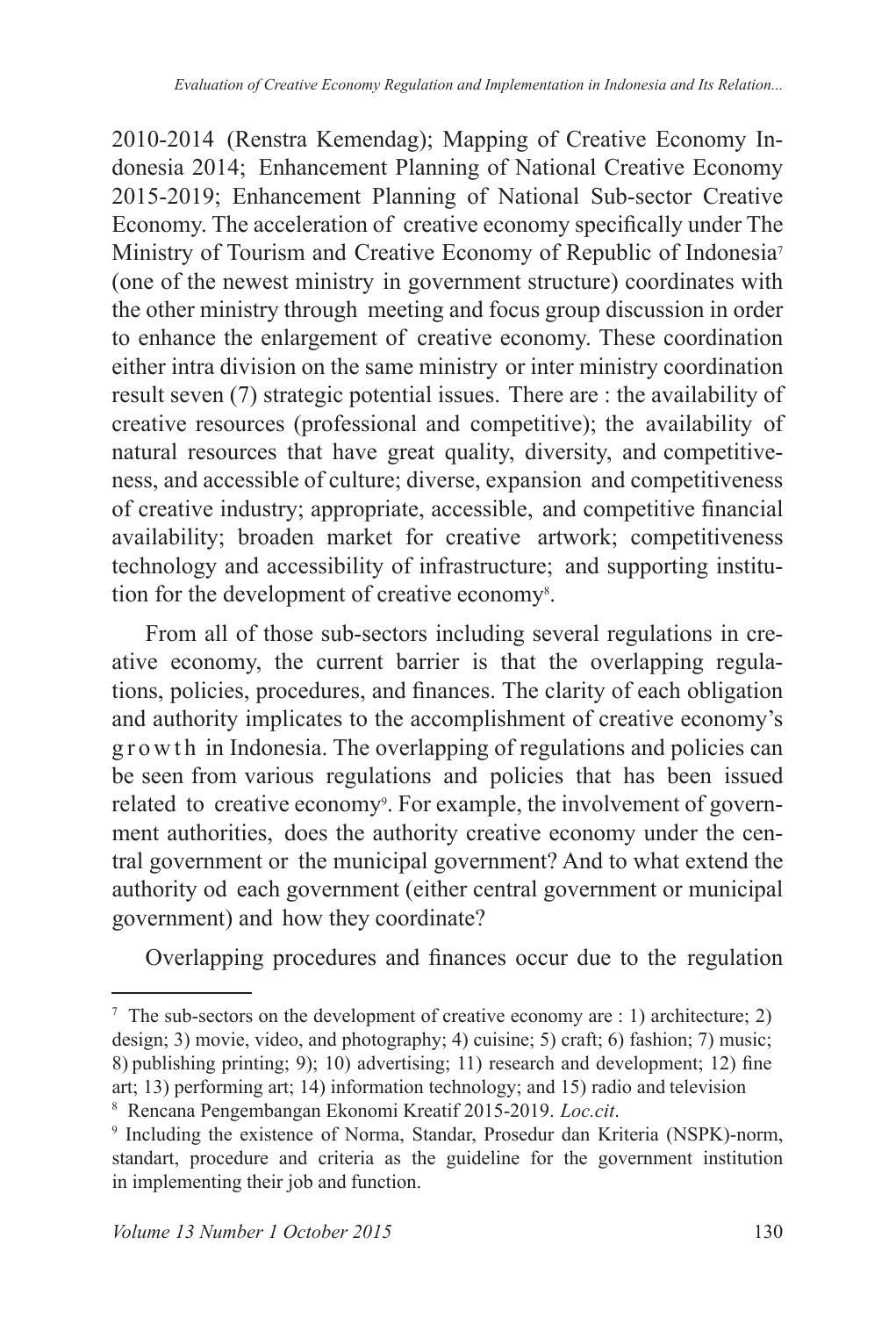where the controlling coordinator for each strategy that has declared in the presidential instruction regarding creative economy leads to overlapping of responsibility among ministries<sup>10</sup>, incorporating less optimalisation of intellectual property rights protection where for all of this time is only conducted by the Directorate General of Intellectual Property Rights, Ministry of Human Rights and Law which focusing more on the delivering of registration process, supervision and law enforcement without emphasis on creating and developing the creativity containing additional economic value<sup>11</sup>.

The present obstacle does not only see from the government perspective but also from the other stakeholders, for instance from creative individual creative community, the society, the business entity, etc.

For example, the establishment of creative community in Bandung, Bandung Creative City Forum (BCCF) which was formed since  $2008^{12}$ . This community occurs base on the creativity and life's necessity. One important thing that we can learn from this community is that the different requirements for each region including the mindset of creative community. In BCCF, there are at least three pillars of mindset. First, the establishment of the community structure. Second, this creativity produces creative economy lines such as entrepreneur hub, festival, award, so on. The last one as the third pillar is the satisfactory infrastructure to support the growth of creative economy for instance secure feeling, private-space intervention. Coming from these three pillars, either BCCF or government decides that the main actors of creative economy development is consisted of four which is called "QUAD-HELIC", there are government, academician, business, and community itself.

<sup>&</sup>lt;sup>10</sup> vide Annex of Presidential Instruction of republic of Indonesia Number 6 of 2009. <sup>11</sup> The other problem regarding Intellectual Property Rights (IPRs) in Creative Economy is related to the minimum understanding by our society about the IPRs and its implementation involving the different mindset of IPRs in developed countries which individualistic while in most developing countries or Asia countries are more collective IPRs. Worsen situation happens when the creator of creative economy migrates to another country where gives them better protection in IPRs (including the unmotivated in creating new products; illegally commercialized by other party; inappropriate legal protection).

<sup>&</sup>lt;sup>12</sup> Based on the depth interview with one of the Committee of BCCF-Rizky Adi Wilaga at  $22^{nd}$  of August 2014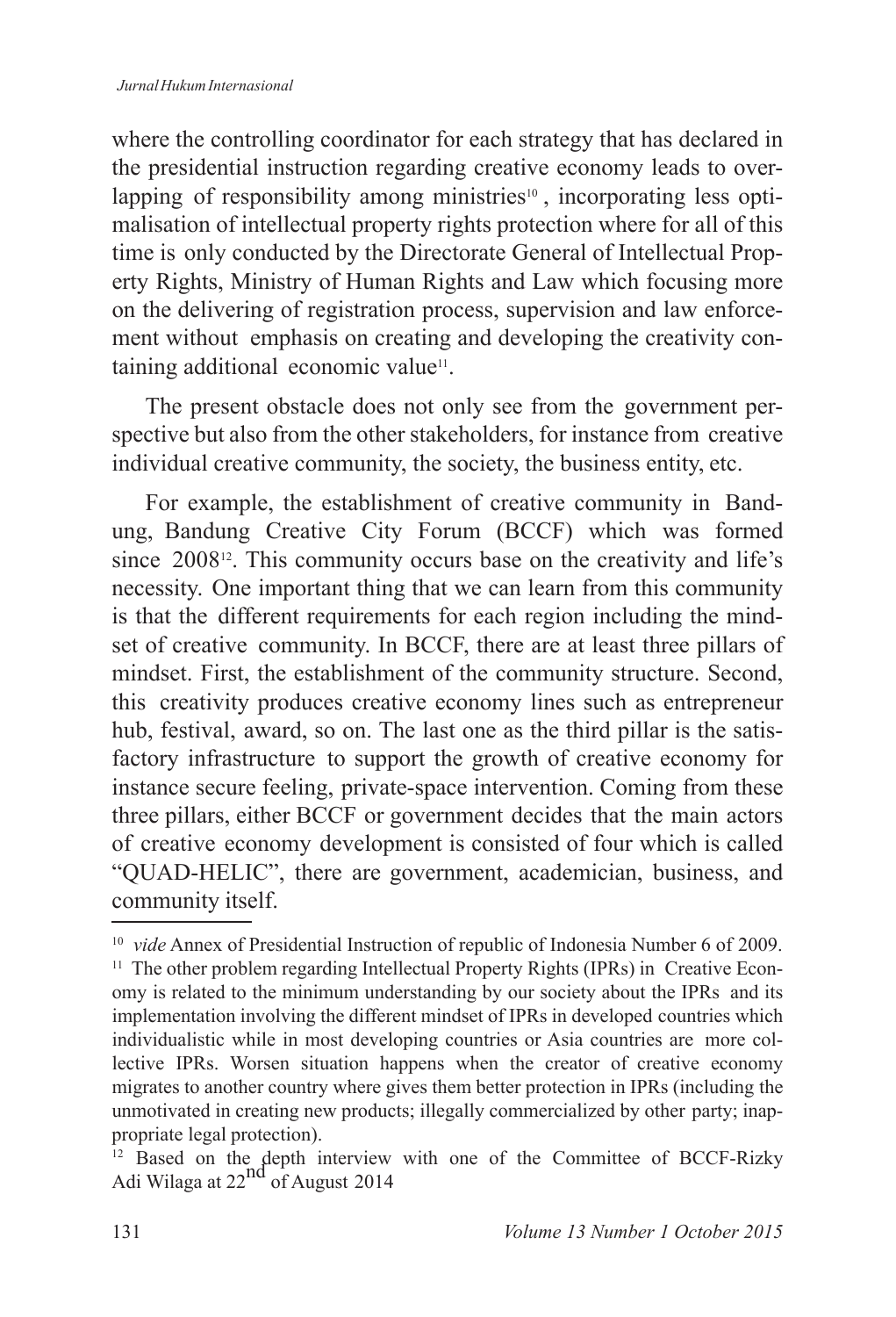The importance of creative economy, now, has been covered through the blueprint of creative economy. Its uses as guideline for any unit, any division or government representative in enhancing the creative economy. The weakness part in issuing the creative economy blueprint was no clear information about the exact regulation about norm, standard, procedure and criteria (*Norma, Standard, Prosedur, Kriteria*-NSPK). Even if there is any document related to NSPK, it is still a preliminary version of regulation (draft), so it cannot be applied to solve creative economy nuisance13. By regulating the NSPK, it will accelerate the creative economy such economic incentives, promotion facilitation and legal efficacy due to the integrated system of central and municipal government.

The other problem revealed in improving the quality of creative economy is no coherency and clarity procedure and responsibilities related to the implementation of legal protection in IPRs. Does only below The Ministry of Human Rights and Law specifically Directorate General of IPRs and to what extend the responsibility of municipal government (Institution) in having protection of IPRs and creative economy?<sup>14</sup>

Preconditions of creative economy, soft creative infrastructure and hard creative infrastructure are ideal conditions that obligated by Article 28 C section (1) Second Amendment of UUD 1945. The close actions as solutions that have been made regarding creative economy such as creative city making which already declared that there are five (5) cities: Jakarta, Bandung, Yogyakarta, Solo, and Pekalongan<sup>15</sup>. The other progress is the discussion and preparation of new regulation which will be issued by The Ministry of Tourism and Creative Economy regarding The Guideline of Creative Economy Develop-

<sup>&</sup>lt;sup>13</sup> The BBCF surveyed that there were two main problems in creative economy. First, creative products that illegally produced by the creative person/creative individual. Second, the availability and affordable of legitimate products (either from capital element or tool element). Based on the depth interview with one of the Committee of BCCF-Rizky Adi Wilaga at  $22^{nd}$  of August 2014.

<sup>&</sup>lt;sup>14</sup> It is caused by no particular regulation regarding the segregation responsibility of creative economy between central government and municipal government in former establishment of Ministry of Tourism and Creative Economy in 2012.

<sup>&</sup>lt;sup>15</sup> Stronger competitiveness aspect is needed including the involvement of ICT optimally and the institutionalization of creative industry.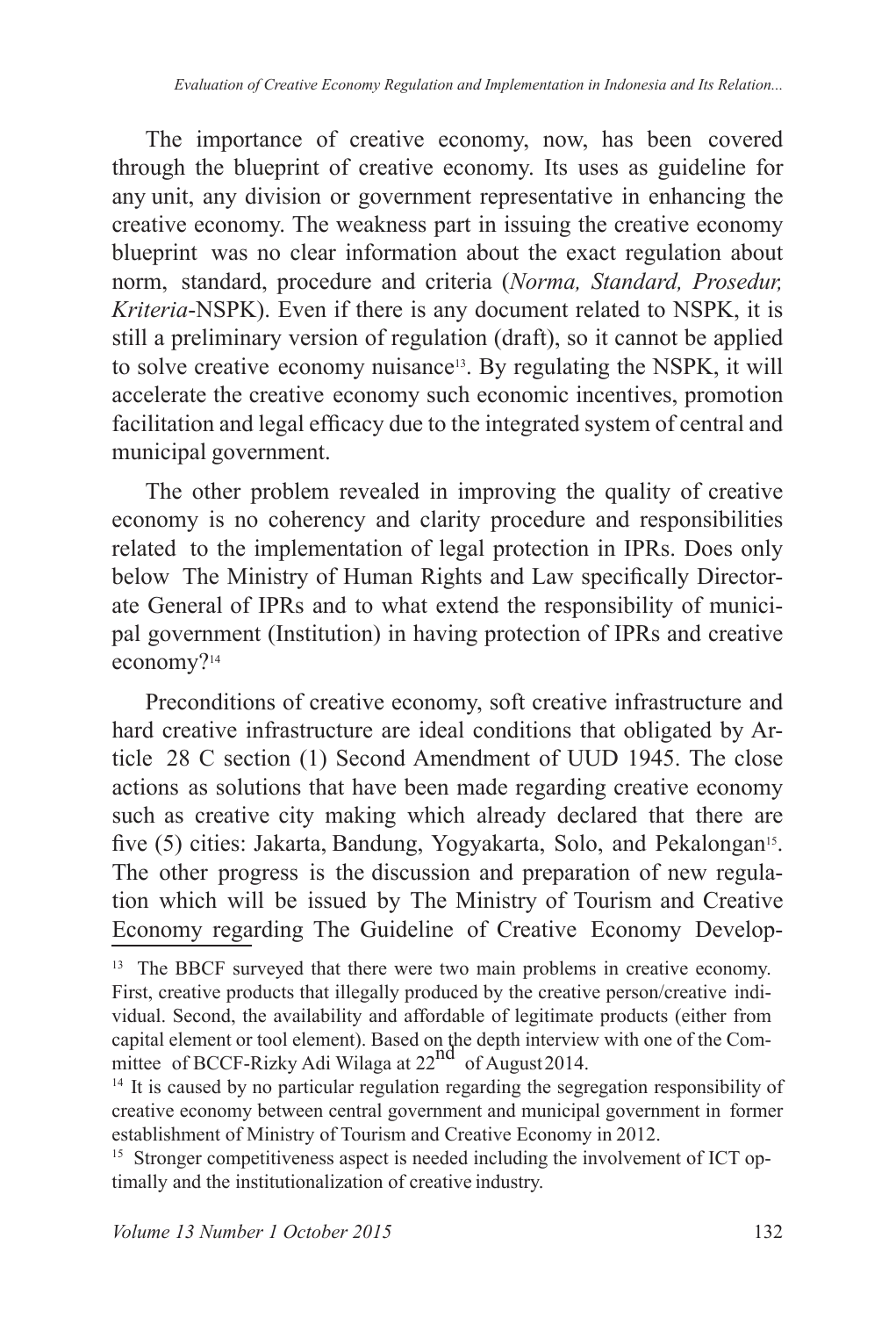ment. Over and above, effective coordination and holistic approach are needed among ministry or unit (government institution), central government and municipal government in advancing creative economy in the following time.

## B. RELATION TO ASEAN MEMBER STATES (AMS) IN ORDER TO EFFECTUATE CREATIVE ASEAN RELIABILITY

ASEAN Declaration is the based rule in connecting countries in southeast area. This regional organization was built in order to intensify and to strengthen cooperation in particular Asia region specifically ASEAN. The connectivity in ASEAN is in natural progression which can be seen starts from the initiation of AFTA, and ASEAN Vision 2020. The ASEAN Vision 2020 has been changed due to acceleration integrative regional cooperation through ASEAN Community Blueprint announcement which is consisted of three (3) main pillars, i.e. ASEAN Political Security Community Blueprint; ASEAN Economic Community Blueprint; and ASEAN Socio Cultural Community Blueprint. From all of those blueprints, the more reliable development in ASEAN is hasten the progress cooperation in economic aspect through ASEAN Economic Blueprint. ASEAN Economic Blueprint and ASEAN Socio Cultural Blueprint also expand the issue of creative economy as the real encourage cooperation on culture industry<sup>16</sup>.

Creative economy as the following focus on economic development is a key step towards the realizing ASEAN Community of continued economic growth, reduced development gap and improved connectivity among ASEAN Member States (AMS). The linkage of connectivity among AMS has been developed through Master Plan on ASEAN Connectivity.

The interrelation between ASEAN Economic Community Blueprint and Master Plan of ASEAN Connectivity are required to achieve competitive growth, to facilitate economies of agglomeration and in-

<sup>16</sup> Stated in ASEAN Economic Community Blueprint Part C. *Towards a Region of Equitable Economic Development* (implicitly support to the advancing of creative economy), and it clearly states in ASEAN Socio Cultural Community Blueprint in Part. E.3. Promotion of Cultural Creativity and Industry.

<sup>&</sup>lt;sup>17</sup> The Master Plan ensures the synchronization of ongoing sectoral strategies and plans and its used for strategic document for achieving overall ASEAN Connectivity.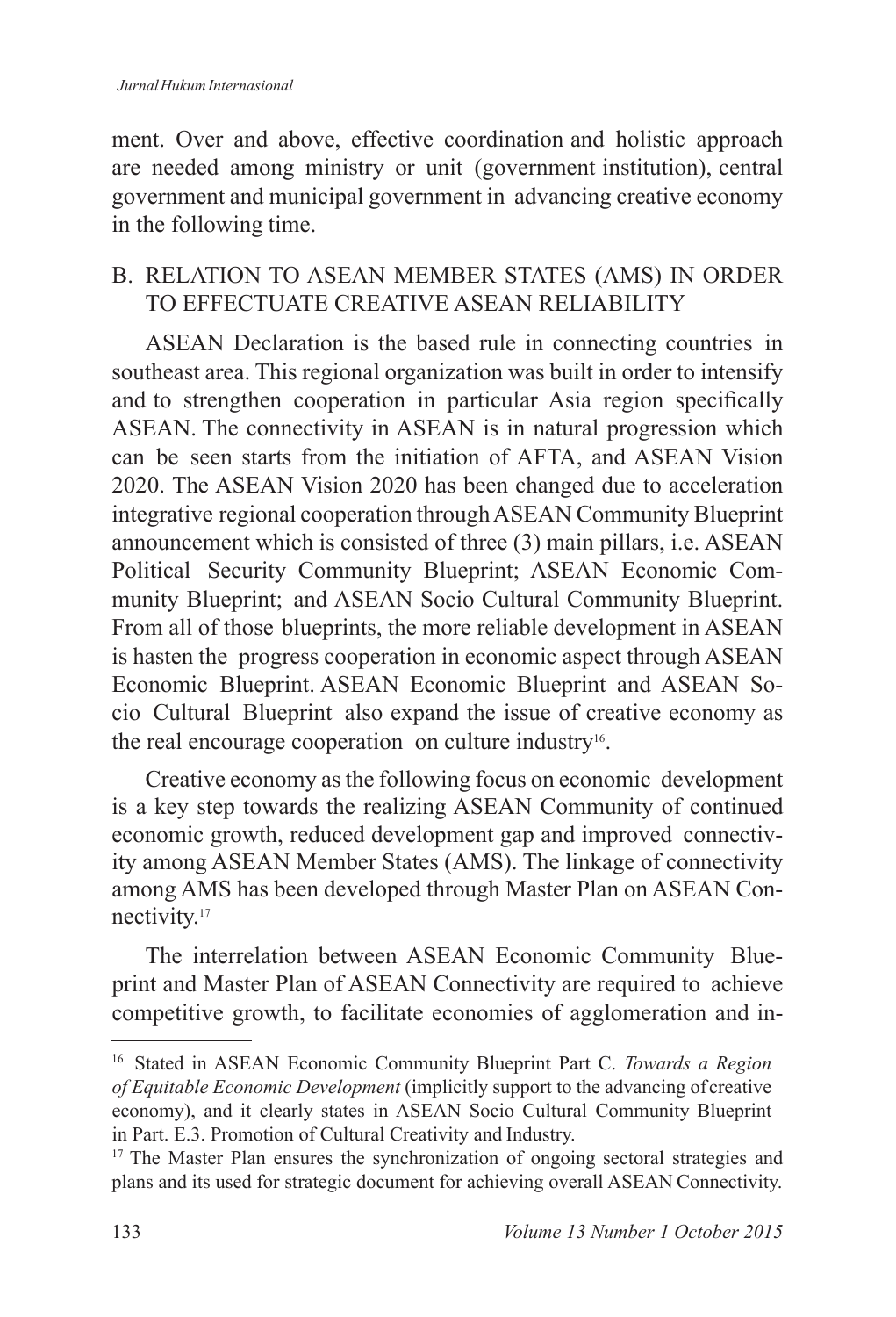tegrated production networks including enhance intra-regional trade which covers creative economy development.

There are three pillars i.e. people to people connectivity, physical connectivity, institutional connectivity which leads to resources mobilization<sup>18</sup> in order to be contemplated as standard regulation considerations of creative economy protection in ASEAN.

1. People to people connectivity

This pillar hubs people in ASEAN especially people who create, work, and develop in creative economy sector<sup>19</sup>. Its cooperation in creative economy is not only benefits for the producer of creative economy products but also the consumers who enjoy the one of a kind artwork. One of the three main focuses<sup>20</sup> of people to people connectivity is culture. Community in ASEAN is composed by diverse ethnic, religion, culture even up to diverse natural resources which are the richness and comparative advantageous rather than other region. The richness of culture among ASEAN countries is life-long asset (tangible and intangible) which can be promoted and supported to any other aspect such economy and tourism. On account of culture, it brings at close quarts to cooperation among AMS. The connectivity in ASEAN will bring into well positioned to take advantage of global developments. The challenge comes up from this pillar regarding first, the arise of interdependence of cultural growth and economic sustainability cultural policies in Member States development strategies; second, the development of third party insurance; and facilitation to inflow of tourists across the region

2. Physical connectivity

Physical connectivity in here is mainly focuses all aspect related to the establishment of hard infrastructure. Hard infrastructure in here is built to support the sustainability of people to people connection. Great productivity in private sector in creative economy especially on creative industry, which supposed to be comforted with the establishment of (hard) infrastructure. This connectivity encompass infrastruc-

<sup>&</sup>lt;sup>18</sup> Master Plan of ASEAN Connectivity. p. 3.

 $19$  As information, in Indonesia, there are 15 sub-sector associate with creative economy

 $20$  The other two focuses are tourism and education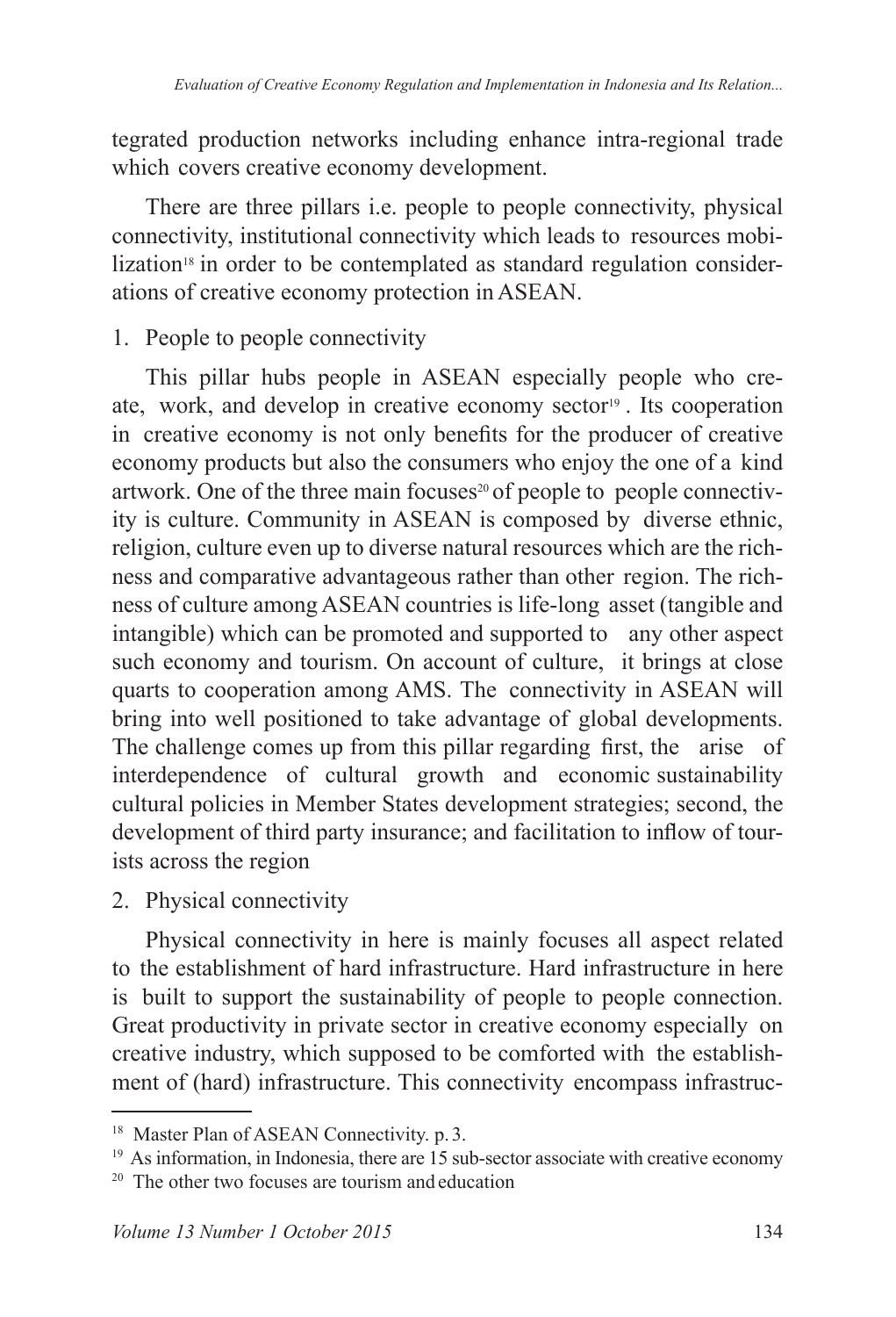#### *Jurnal Hukum Internasional*

ture either in transport, ICT and energy. This, as well as importance of software and regulatory framework to deliver associated services and utilities<sup>21</sup>. Broaden infrastructure in transportation<sup>22</sup> is needed because it is considered as entry point to hub point-to-point for any economic activities. One of the most concerned about the progress in transportation is ASEAN Highway Network (AHN) which is considered as critical for facilitating goods in transit (connected with creative economy products). To connecting archipelagic regions of ASEAN requires efficient and reliable shipping route and air transport (besides AHN) to reduce the cost of delivering products<sup>23</sup>.

The other two sectors, energy and ICT also plays crucial role's to the continuity of economic growth of ASEAN region because its fundamental in supporting trade including to the improvement of creative economy sector. These three sectors even it really important to be applied in ASEAN Connectivity but it does not guarantee seamless movement of goods and people across countries.

### 3. Institutional connectivity

While the physical connectivity aims in hard infrastructure, this element focuses more on soft infrastructure such as trade liberalization and tradition, investment liberalization, foreign direct investment, mutual recognition arrangements and capacity building programs. Institutional connectivity links various international or regional agreements and protocols to facilitate international transactions of goods and services as well as the movement of natural persons across borders<sup>24</sup>. It purposed to create efficiency and effectivity of logistic. Clear procedure of bureaucracy is also important to sustain the investment atmospheres especially in foreign direct investment (FDI) (apart of goods and services).

Above and beyond, mutual recognition arrangements (MRAs) are also part of institutional connectivity in order to provide and facilitate the free movement of skilled labor<sup>25</sup>. But those MRAs still face other

Master Plan of ASEAN Connectivity. *Op.cit. p.11*.

 $22$  Such as land, maritime and air transportation development

Master Plan of ASEAN Connectivity. *Op.cit. p.14-15*

 *Ibid*. p. 18-19.

 $25$  Currently, there are 8 (eight) MRAs that have been concluded for the following professional groups :engineering services  $(2005)$ ; nursing services  $(2006)$ ;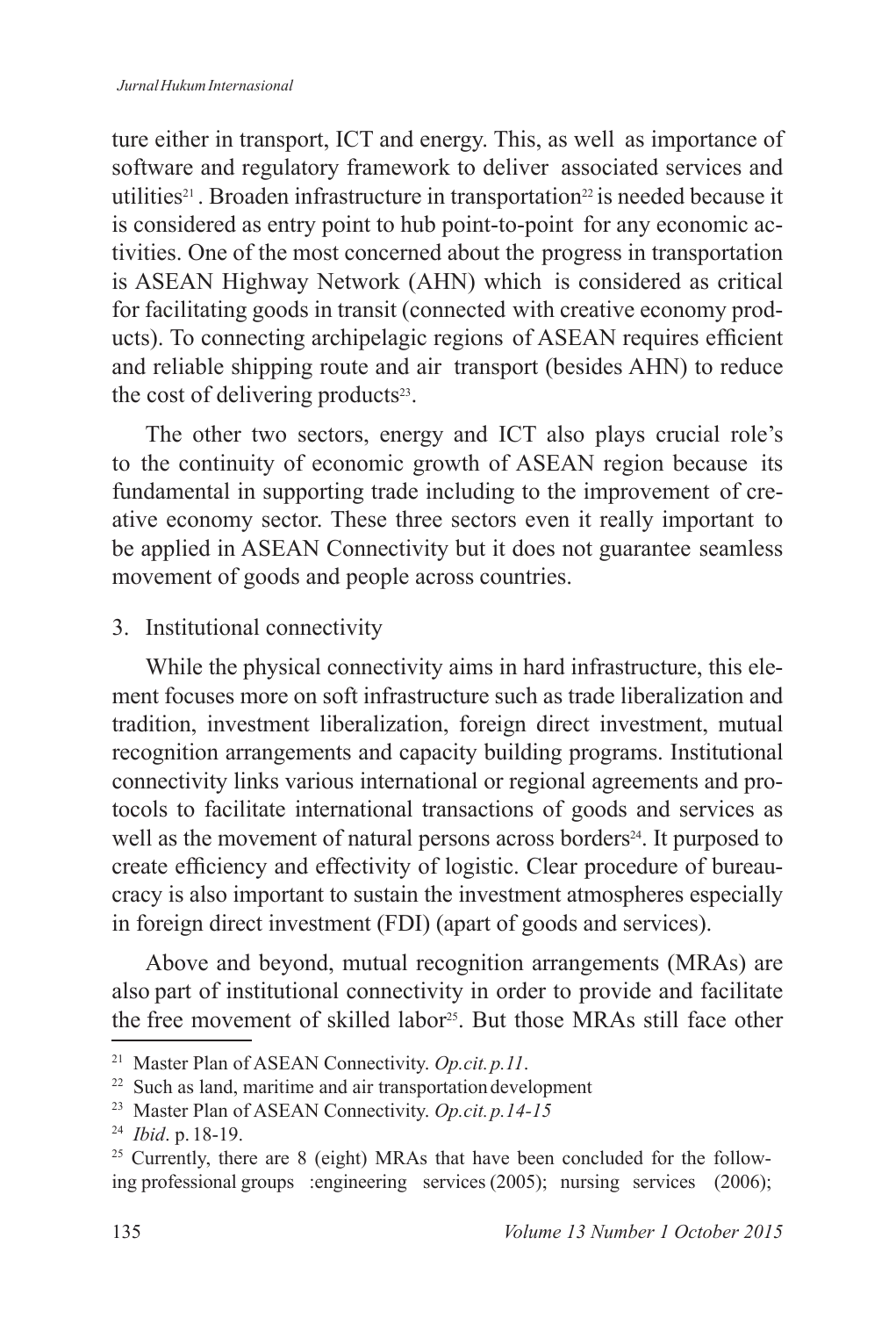difficulties to be implemented. For instance, the tendency of AMS to impose nationality conditions prior to issuing the license<sup>26</sup>; particular AMS require professionals to have a compulsory membership in professional association in domestic countries .

The above three pillar of connectivity should be formed into comprehensive and integrative approach in order to optimize the development of ASEAN community and connectivity especially in the development and enhancement of creative economy sector, and expected to reduce business transaction cost; time and travel cost $2^s$ . It genuinely urgent due to the projection of ASEAN, ASEAN is the World  $5<sup>th</sup>$  largest trading power<sup>29</sup> where its chance can secure and fasten the economic growth due to the multiples sub-sector in creative economy where from each sub-sector can be managed and contributed into each AMS income's 30

# **III. CONCLUSION**

A. CONCLUSION

From all above analysis it can be concluded that

- 1. Regarding the regulation of creative economy and its implementation in Indonesia, there are several points that can be stated :
	- a. The existence of overlapping regulations, policies, procedures,

architectural services (2007); framework arrangement for the mutual recognition of surveying qualifications  $(2007)$ ; tourism professionals  $(2009)$ ; medical practitioners (2009); dental practitioners (2009) and MRA framework on accountancy services (2009)

<sup>26</sup> Nationals are more familiar with local rules than foreign service providers

<sup>&</sup>lt;sup>27</sup> It comes from the divergence of those requirements across AMS.

<sup>&</sup>lt;sup>28</sup> Sanchita Basu Das. Master Plan on ASEAN Connectivity from Planning to Imple*mentation. ASEAN Studies Centre.* Institute of Southeast Asian Studies. 2013

<sup>&</sup>lt;sup>29</sup> After the EU, US, China and Germany at Lim Chze Cheen. Master Plan on ASEAN Connectivity: An Overview. Capacity Building Workshop on PPP Infrastructure Development. Singapore. 2012.

 $30$  SME potential value absorbs 97.2% economy activities in ASEAN which presented by Arief Budiman, CEO of Petakumpet and practician of creative economy in Indonesia, delivered at Socialisation of Creative Economy Blueprint provided by The Ministry of Tourism and Creative Economy of Republic of Indonesia at Jogja Digital valley, 23rd of October 2014.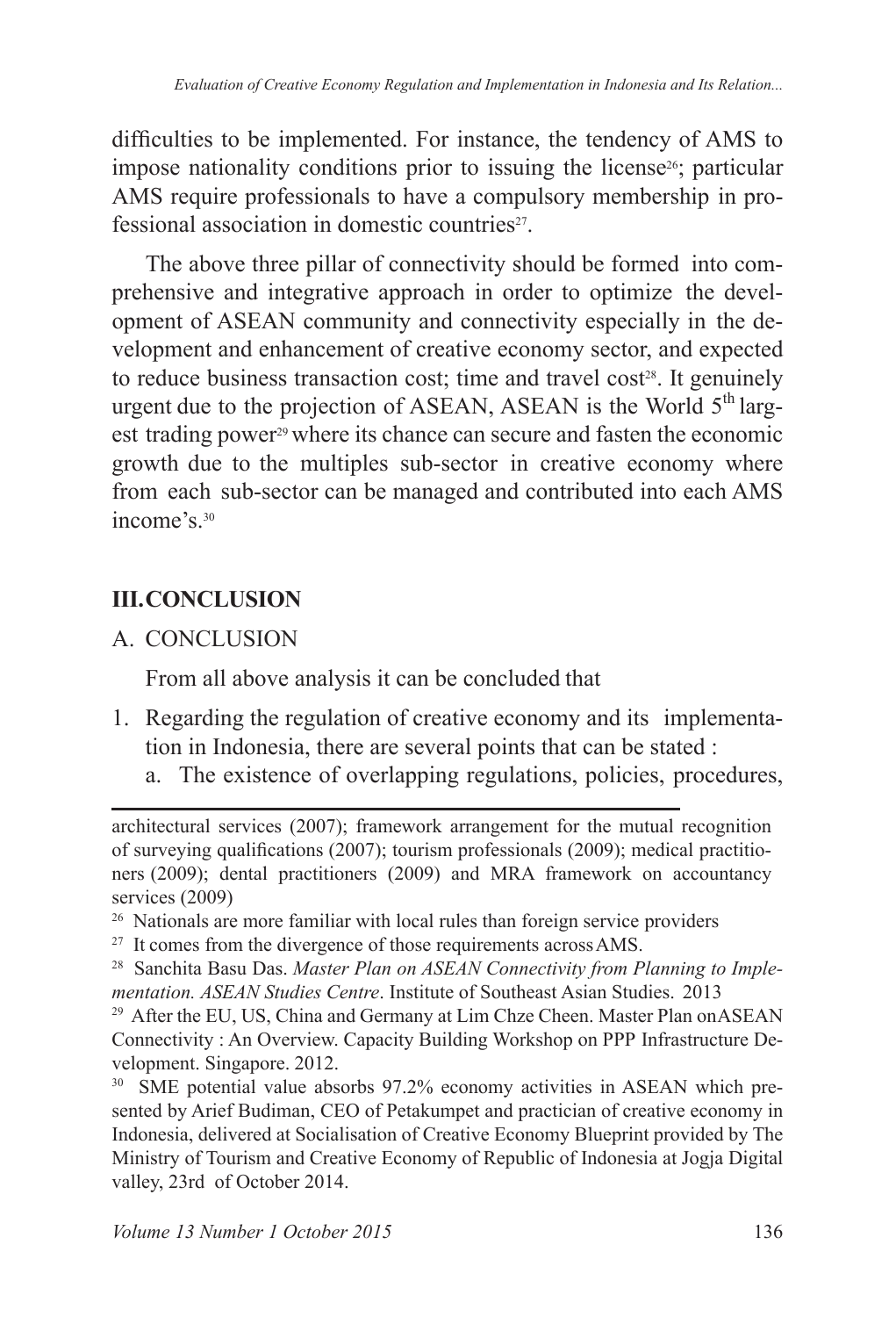and finances about creative economy

- b. Less optimization of intellectual property rights protection which is only conducting by the Directorate General of Intellectual Property Rights, Ministry of Human Rights and Law
- c. There is no clear information about the exact regulation about norm, standard, procedure and criteria (*Norma, Standar, Prosedur, Kriteria*-NSPK)
- 2. There is no clarity of responsibility segregation between central and municipal government about creative economy Regarding Creative Economy, and ASEAN Member States (AMS) in order to Effectuate Creative ASEAN Reliability, it can be affirmed that:
	- a. There are three pillars interrelated between AMS and MPAC, i.e. people to people connectivity, physical connectivity, institutional connectivity
	- b. The people to people connectivity benefits for the producer and also consumer
	- c. The physical connectivity is considered as entry point to hub point-to-point for any economic activities but on the other side does not guarantee seamless movement of goods and people across countries
	- d. The institutional connectivity needs clear procedure of bureaucracy to sustain the investment atmosphere's

# B. SUGGESTION

There are several suggestions that should be taken in order to broaden the significant of creative economy:

- The ICT convergence among ASEAN Member Countries (AMS) in enhancing creative economy and sustainable development
- Point out more creative city making with more specific creative economy productivity
- The development of creative economy should be based on certain material which should be preserved and can be survived for long competition
- There should be a way in connecting the producer of creative artwork and industries so the products can be produced in certain of great quantity including facilitating the capital element for creative